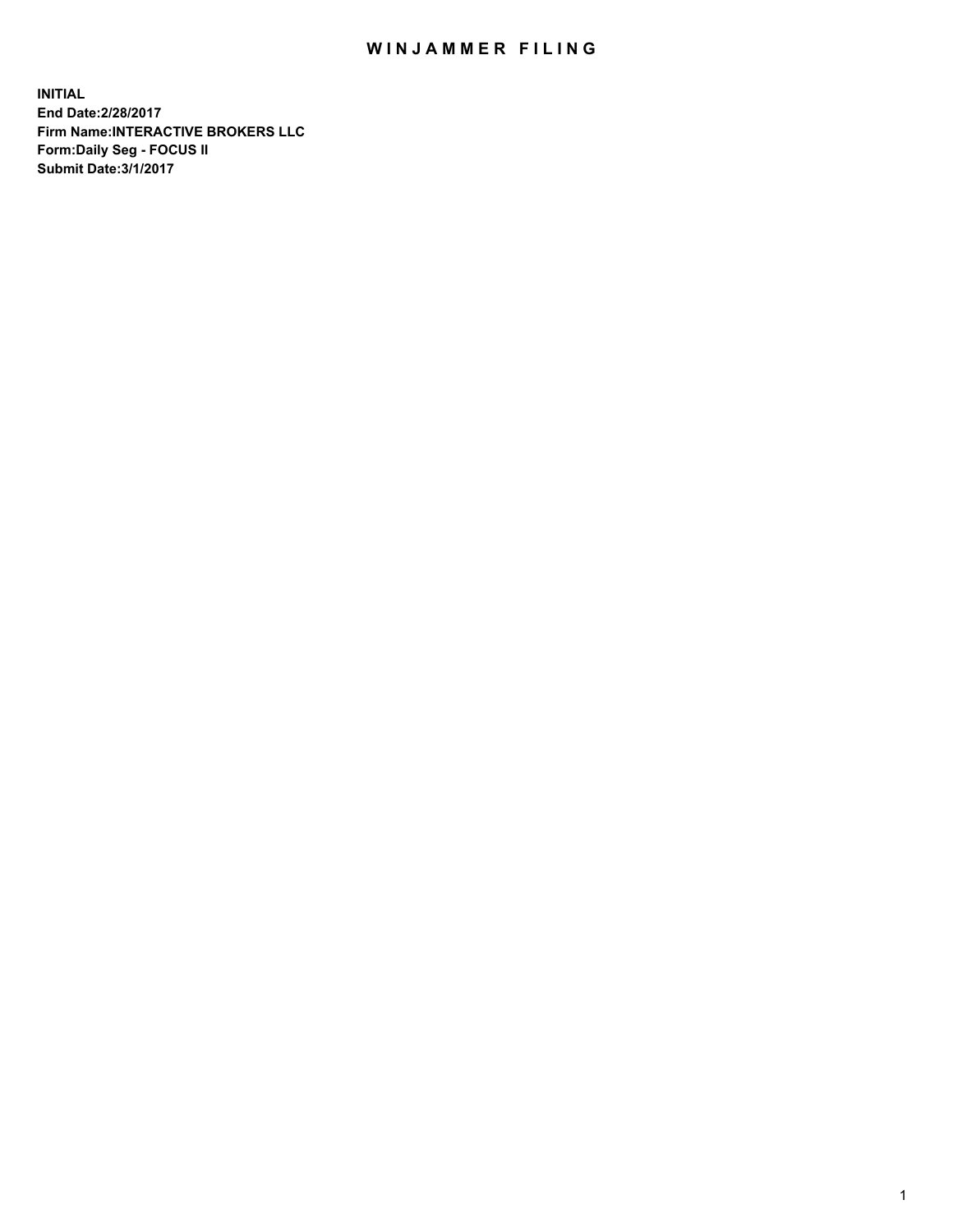## **INITIAL End Date:2/28/2017 Firm Name:INTERACTIVE BROKERS LLC Form:Daily Seg - FOCUS II Submit Date:3/1/2017 Daily Segregation - Cover Page**

| Name of Company<br><b>Contact Name</b><br><b>Contact Phone Number</b><br><b>Contact Email Address</b>                                                                                                                                                                                                                          | <b>INTERACTIVE BROKERS LLC</b><br><b>James Menicucci</b><br>203-618-8085<br>jmenicucci@interactivebrokers.c<br>om |
|--------------------------------------------------------------------------------------------------------------------------------------------------------------------------------------------------------------------------------------------------------------------------------------------------------------------------------|-------------------------------------------------------------------------------------------------------------------|
| FCM's Customer Segregated Funds Residual Interest Target (choose one):<br>a. Minimum dollar amount: ; or<br>b. Minimum percentage of customer segregated funds required:%; or<br>c. Dollar amount range between: and; or<br>d. Percentage range of customer segregated funds required between:% and%.                          | $\overline{\mathbf{0}}$<br>0<br>155,000,000 245,000,000<br>0 <sub>0</sub>                                         |
| FCM's Customer Secured Amount Funds Residual Interest Target (choose one):<br>a. Minimum dollar amount: ; or<br>b. Minimum percentage of customer secured funds required:%; or<br>c. Dollar amount range between: and; or<br>d. Percentage range of customer secured funds required between: % and %.                          | $\overline{\mathbf{0}}$<br>0<br>80,000,000 120,000,000<br>0 <sub>0</sub>                                          |
| FCM's Cleared Swaps Customer Collateral Residual Interest Target (choose one):<br>a. Minimum dollar amount: ; or<br>b. Minimum percentage of cleared swaps customer collateral required:% ; or<br>c. Dollar amount range between: and; or<br>d. Percentage range of cleared swaps customer collateral required between:% and%. | $\overline{\mathbf{0}}$<br>$\overline{\mathbf{0}}$<br>0 <sub>0</sub><br><u>00</u>                                 |

Attach supporting documents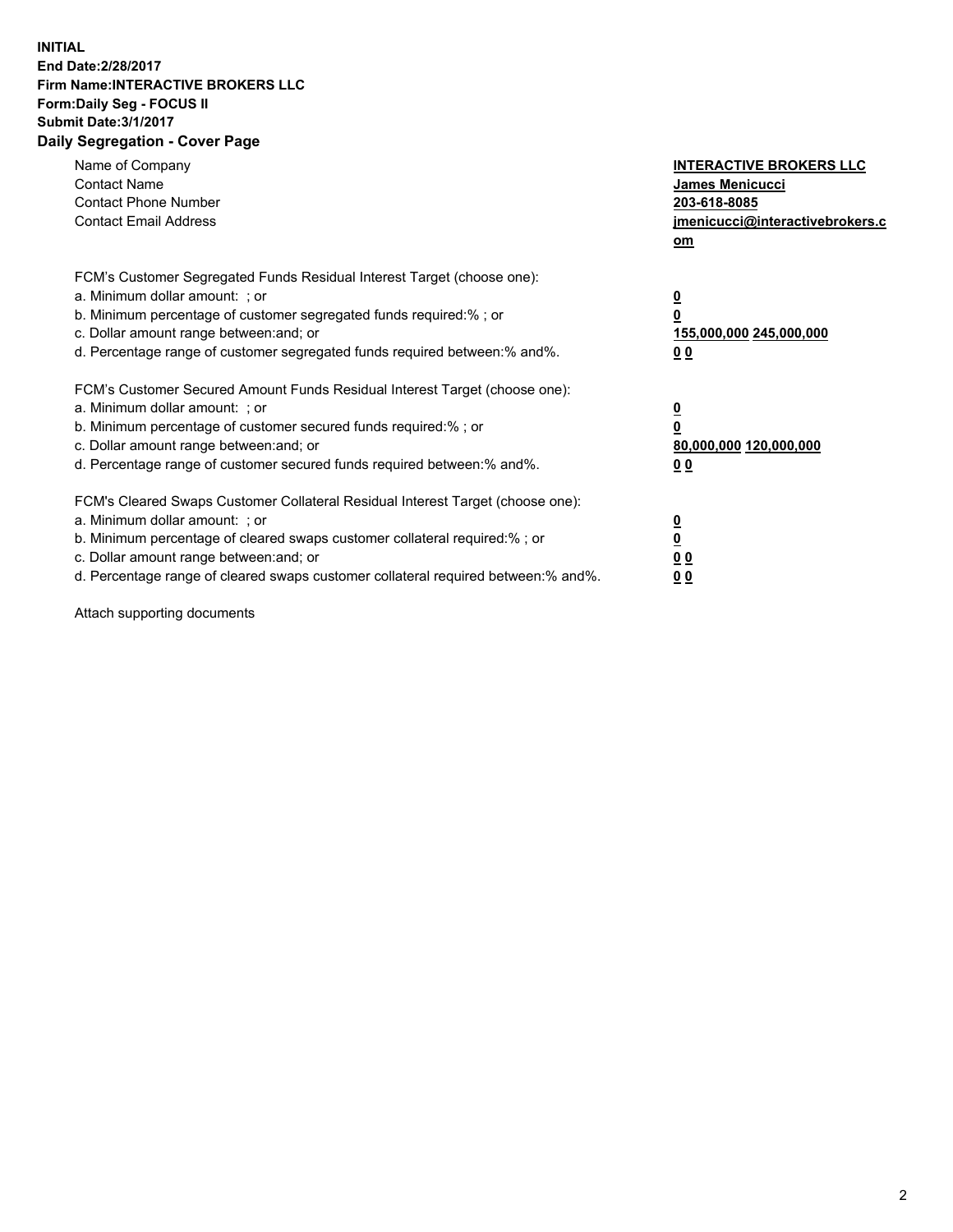**INITIAL End Date:2/28/2017 Firm Name:INTERACTIVE BROKERS LLC Form:Daily Seg - FOCUS II Submit Date:3/1/2017 Daily Segregation - Secured Amounts**

## Foreign Futures and Foreign Options Secured Amounts Amount required to be set aside pursuant to law, rule or regulation of a foreign government or a rule of a self-regulatory organization authorized thereunder **0** [7305] 1. Net ledger balance - Foreign Futures and Foreign Option Trading - All Customers A. Cash **357,509,727** [7315] B. Securities (at market) **0** [7317] 2. Net unrealized profit (loss) in open futures contracts traded on a foreign board of trade **1,092,777** [7325] 3. Exchange traded options a. Market value of open option contracts purchased on a foreign board of trade **168,784** [7335] b. Market value of open contracts granted (sold) on a foreign board of trade **-23,110** [7337] 4. Net equity (deficit) (add lines 1. 2. and 3.) **358,748,178** [7345] 5. Account liquidating to a deficit and account with a debit balances - gross amount **77,863** [7351] Less: amount offset by customer owned securities **0** [7352] **77,863** [7354] 6. Amount required to be set aside as the secured amount - Net Liquidating Equity Method (add lines 4 and 5) **358,826,041** [7355] 7. Greater of amount required to be set aside pursuant to foreign jurisdiction (above) or line 6. **358,826,041** [7360] FUNDS DEPOSITED IN SEPARATE REGULATION 30.7 ACCOUNTS 1. Cash in banks A. Banks located in the United States **0** [7500] B. Other banks qualified under Regulation 30.7 **0** [7520] **0** [7530] 2. Securities A. In safekeeping with banks located in the United States **408,629,815** [7540] B. In safekeeping with other banks qualified under Regulation 30.7 **0** [7560] **408,629,815** [7570] 3. Equities with registered futures commission merchants A. Cash **0** [7580] B. Securities **0** [7590] C. Unrealized gain (loss) on open futures contracts **0** [7600] D. Value of long option contracts **0** [7610] E. Value of short option contracts **0** [7615] **0** [7620] 4. Amounts held by clearing organizations of foreign boards of trade A. Cash **0** [7640] B. Securities **0** [7650] C. Amount due to (from) clearing organization - daily variation **0** [7660] D. Value of long option contracts **0** [7670] E. Value of short option contracts **0** [7675] **0** [7680] 5. Amounts held by members of foreign boards of trade A. Cash **76,550,525** [7700] B. Securities **0** [7710] C. Unrealized gain (loss) on open futures contracts **-4,344,584** [7720] D. Value of long option contracts **168,784** [7730] E. Value of short option contracts **-23,110** [7735] **72,351,615** [7740] 6. Amounts with other depositories designated by a foreign board of trade **0** [7760] 7. Segregated funds on hand **0** [7765] 8. Total funds in separate section 30.7 accounts **480,981,430** [7770] 9. Excess (deficiency) Set Aside for Secured Amount (subtract line 7 Secured Statement Page 1 from Line 8) **122,155,389** [7380] 10. Management Target Amount for Excess funds in separate section 30.7 accounts **80,000,000** [7780] 11. Excess (deficiency) funds in separate 30.7 accounts over (under) Management Target **42,155,389** [7785]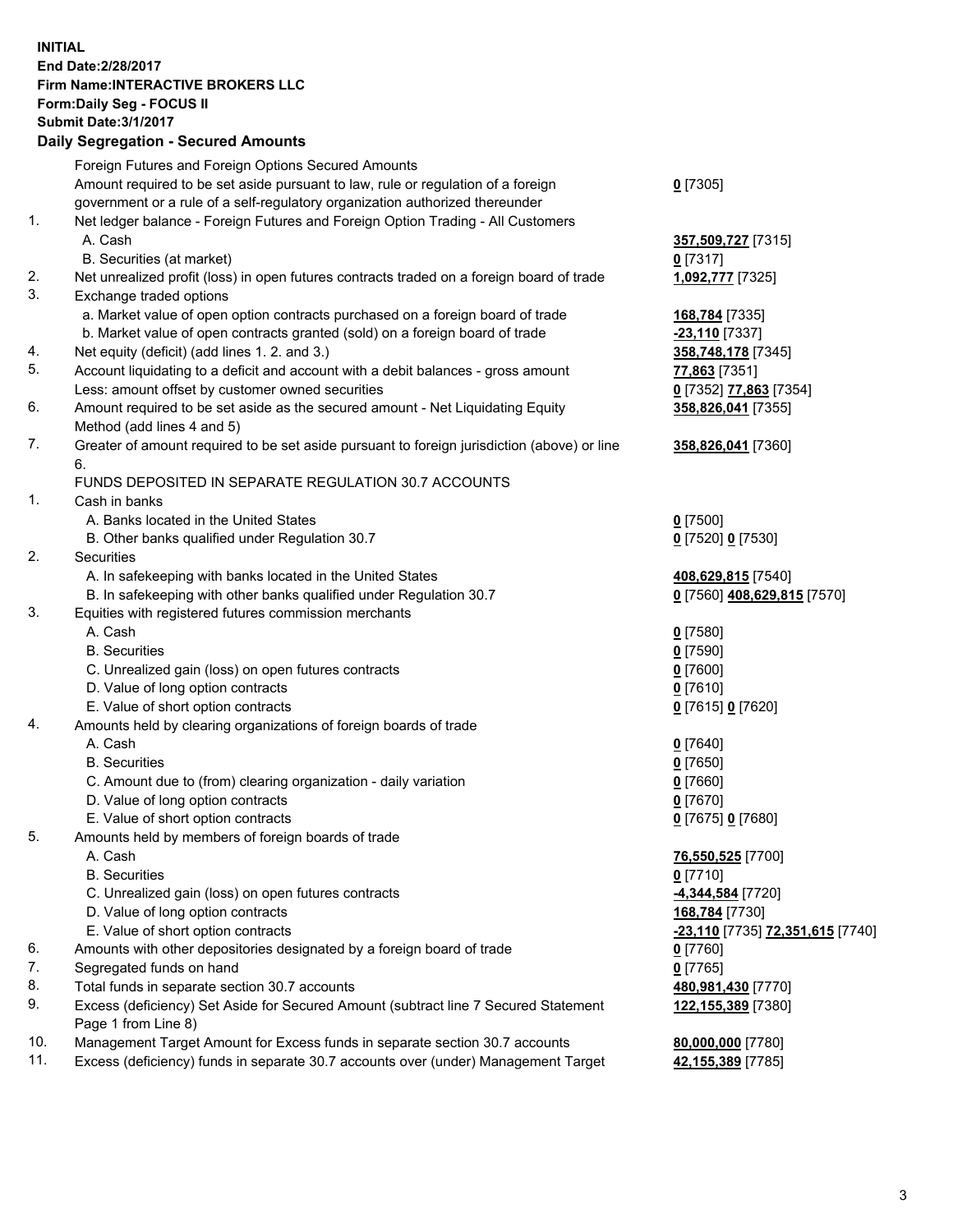**INITIAL End Date:2/28/2017 Firm Name:INTERACTIVE BROKERS LLC Form:Daily Seg - FOCUS II Submit Date:3/1/2017 Daily Segregation - Segregation Statement** SEGREGATION REQUIREMENTS(Section 4d(2) of the CEAct) 1. Net ledger balance A. Cash **3,418,826,838** [7010] B. Securities (at market) **0** [7020] 2. Net unrealized profit (loss) in open futures contracts traded on a contract market **-152,017,903** [7030] 3. Exchange traded options A. Add market value of open option contracts purchased on a contract market **119,819,212** [7032] B. Deduct market value of open option contracts granted (sold) on a contract market **-222,578,698** [7033] 4. Net equity (deficit) (add lines 1, 2 and 3) **3,164,049,449** [7040] 5. Accounts liquidating to a deficit and accounts with debit balances - gross amount **169,245** [7045] Less: amount offset by customer securities **0** [7047] **169,245** [7050] 6. Amount required to be segregated (add lines 4 and 5) **3,164,218,694** [7060] FUNDS IN SEGREGATED ACCOUNTS 7. Deposited in segregated funds bank accounts A. Cash **82,832,020** [7070] B. Securities representing investments of customers' funds (at market) **2,003,526,890** [7080] C. Securities held for particular customers or option customers in lieu of cash (at market) **0** [7090] 8. Margins on deposit with derivatives clearing organizations of contract markets A. Cash **17,997,726** [7100] B. Securities representing investments of customers' funds (at market) **1,394,819,965** [7110] C. Securities held for particular customers or option customers in lieu of cash (at market) **0** [7120] 9. Net settlement from (to) derivatives clearing organizations of contract markets **6,016,297** [7130] 10. Exchange traded options A. Value of open long option contracts **119,816,021** [7132] B. Value of open short option contracts **-222,578,281** [7133] 11. Net equities with other FCMs A. Net liquidating equity **0** [7140] B. Securities representing investments of customers' funds (at market) **0** [7160] C. Securities held for particular customers or option customers in lieu of cash (at market) **0** [7170] 12. Segregated funds on hand **0** [7150] 13. Total amount in segregation (add lines 7 through 12) **3,402,430,638** [7180] 14. Excess (deficiency) funds in segregation (subtract line 6 from line 13) **238,211,944** [7190] 15. Management Target Amount for Excess funds in segregation **155,000,000** [7194] **83,211,944** [7198]

16. Excess (deficiency) funds in segregation over (under) Management Target Amount Excess